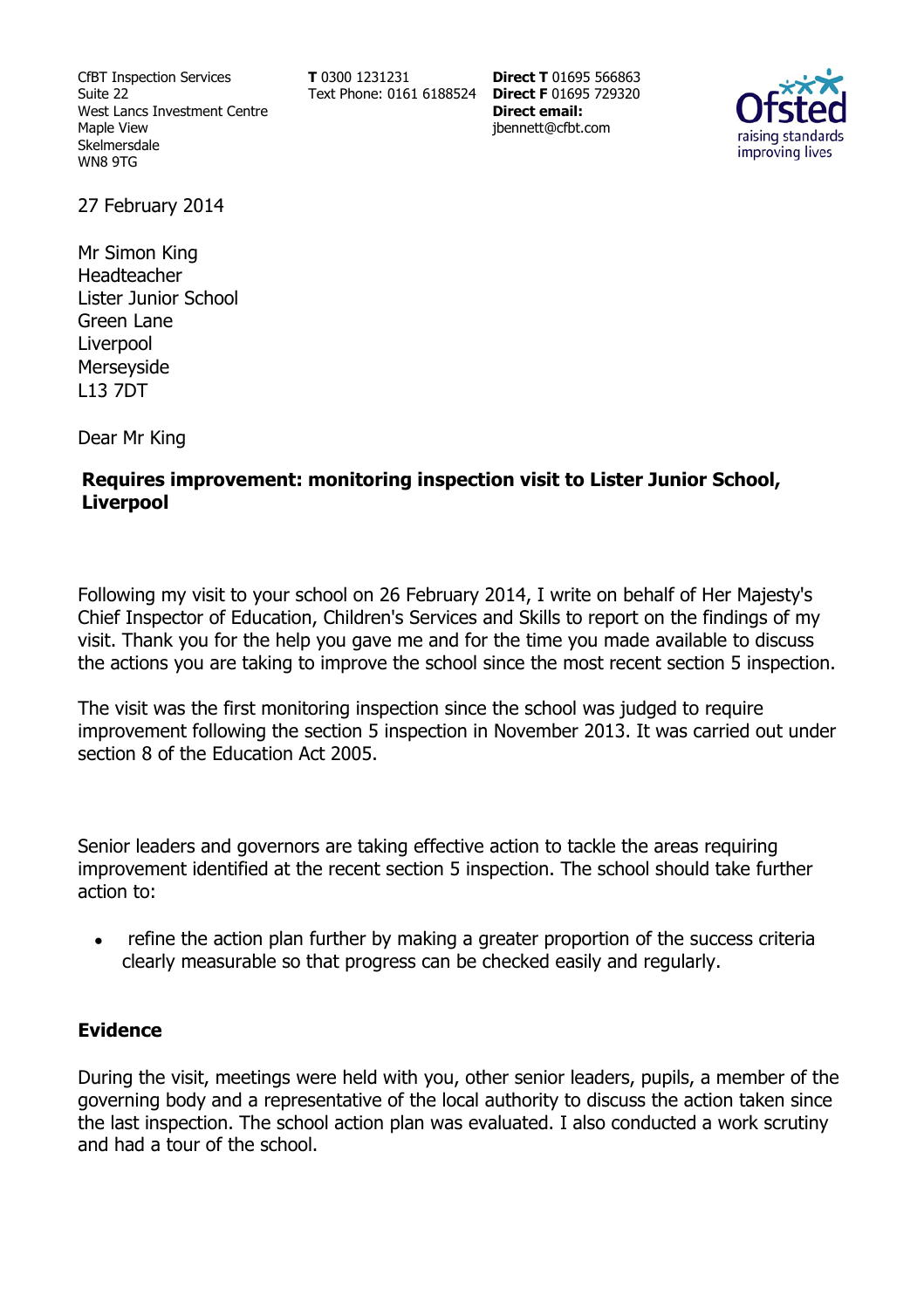# **Context**

Since the previous inspection the literacy coordinator has stepped down from her role and two other members of staff have assumed responsibility for improvement in this area of the school's work. A new governor has been appointed who is a librarian from the local library.

# **Main findings**

The inspection judgement came as no surprise in November because a local authority review just one week prior to the inspection had confirmed the school's own evaluation that there were weaknesses in reading and spelling. A well-focused action plan had already been devised and this has formed the basis of the post-inspection action plan. This plan is supplemented by more detailed improvement plans for literacy and the teaching of the links between sounds and spellings (phonics). As a result of the school's rapid response to inspection findings, there was clear evidence during the visit that actions taken had already helped the school to improve.

Governors attend the 'Challenge Board' meetings, convened by the local authority and they now play a more active role in monitoring improvement and challenging the headteacher; for example, governors examine pupils' books to check they are being marked and go on 'learning walks' with school leaders to gauge improvements to teaching. The school has acted decisively to strengthen the governing body through the appointment of a local librarian in order to keep a watchful eve on improvements in literacy. A parent governor, spoken to during my visit, spoke very highly of the school's positive response to the inspection. It was clear from her comments that the headteacher has quickly faced up to the challenge and has harnessed the skills and energies of all members of the school community to drive the school forward. Teaching staff are on board; they have quickly got behind school leaders and are committed to becoming a good school quickly. As a result, the school has made very good progress in tackling the areas for improvement identified at the previous inspection.

The school's revised marking and feedback policy specifically addresses areas of weakness identified during the inspection. More importantly, my examination of pupils' work revealed that this policy was being universally applied; pupils endorsed this, adding that writing corrections in their books has really helped them to improve their spelling. Pupils also spoke very highly of the new 'reading corners'. These areas in the school are cosy, comfortable and inviting, encouraging pupils to read for pleasure; as one pupil commented, 'it really makes you want to read a book!'

According to information provided by the school, standards are set to rise this year with more pupils on target to make better than expected progress. Teachers check pupils' progress in phonics much more frequently than they did prior to the inspection. By doing so, they can spot when pupils are underachieving and put support in place more swiftly. Pupil groupings for phonics sessions have been changed, so that the work matches pupils' abilities more closely and targets weaknesses more effectively.